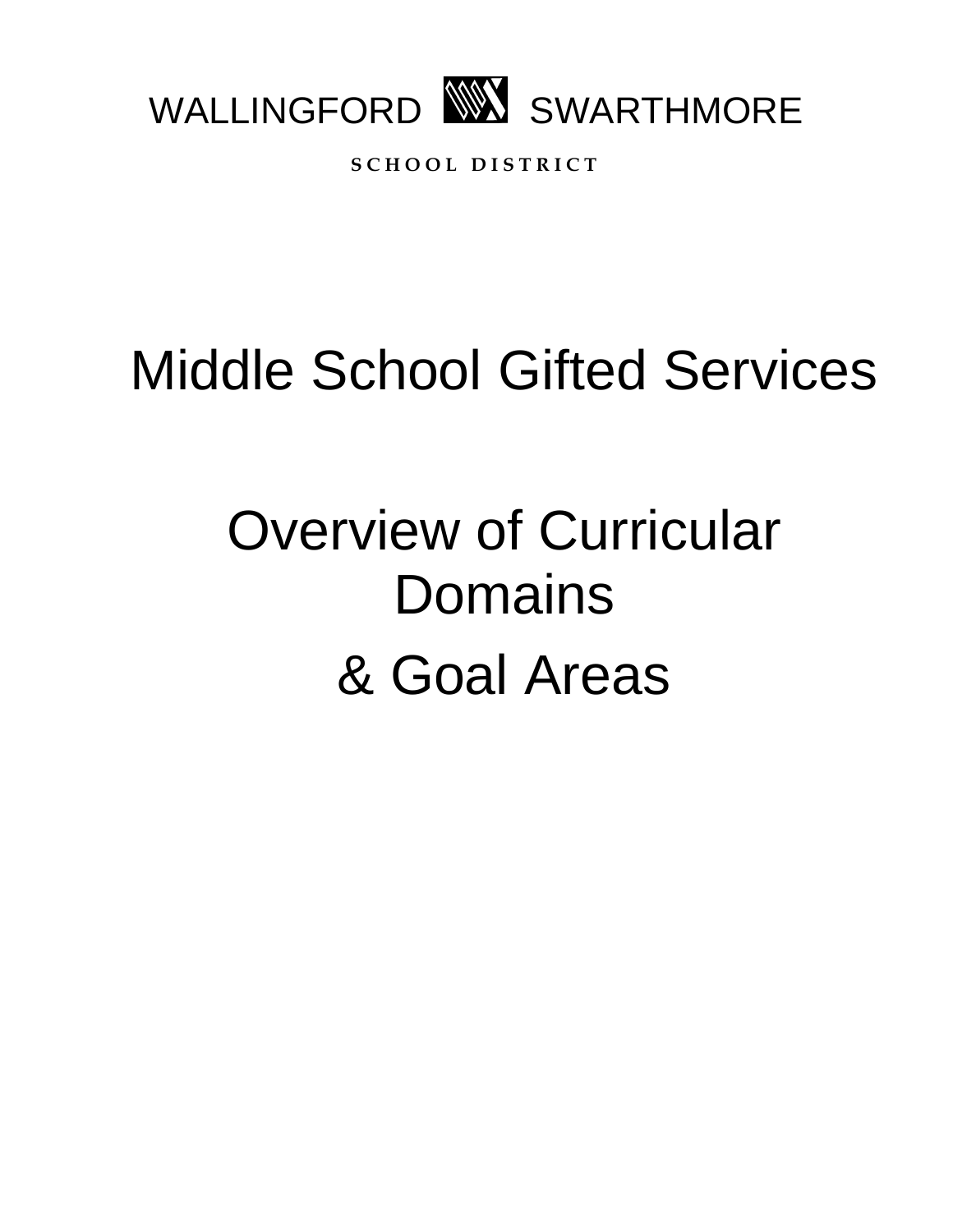#### **Purpose**

#### **The Pennsylvania State Board of Education has defined the purpose of its regulations governing special education for gifted students (22 PA Code Chapter 16) as follows:**

- a) This chapter specifies how the Commonwealth will meet its obligations to suspected and identified gifted students who require gifted education to reach their potential. It is the intent of the Board that gifted students are provided with quality gifted education services and programs.
- b) The Commonwealth, through the Dept. of Education, will provide general supervision of services and programs provided under this chapter.
- c) The Department will disseminate information about and promote the use of promising practices and innovative programs to meet the needs of gifted students.
- d) To provide services and programs efficiently, the Commonwealth will delegate operational responsibility to its school districts. Each school district shall, by directed service or through arrangement with other agencies, provide the following:
	- a. Services and programs planned, developed and operated for the identification and evaluation of each gifted student.
	- b. Gifted education for each gifted student which is based on the unique needs of the student, not solely on the student's classification.
	- c. Gifted education for gifted students which enables them to participate in acceleration or enrichment, or both, as appropriate, and to receive services according to their intellectual and academic abilities and needs.

## **Introduction to Middle School Gifted Services**

WSSD Middle School Education programs follow guidelines in meeting the requirements of the State Board's regulations set forth at 22 Pa. Code Chapter 16 - Special Education for Gifted Students. The district recognizes that gifted students are considered to be "children with exceptionalities" under the Public School Code of 1949 and in need of specially designed instruction.

This overview reflects Wallingford- Swarthmore's continuing commitment to providing educational services appropriate for mentally gifted students that are consistent with their individual needs, outstanding abilities and potential for performing at high levels of accomplishment. Services for gifted students fit into the array of well-established special learning programs and opportunities available for *all* students attending district schools. Gifted services reflect a strategic combination of these special programs, as well as individually created opportunities for learning that are designed specifically to meet the needs of gifted students through the GIEP process.

#### **Goal**

The goal of WSSD's Gifted Education Services is to provide enriched learning experiences for gifted students that reflect individual differences, equal educational opportunity and desire for the optimal development of each child.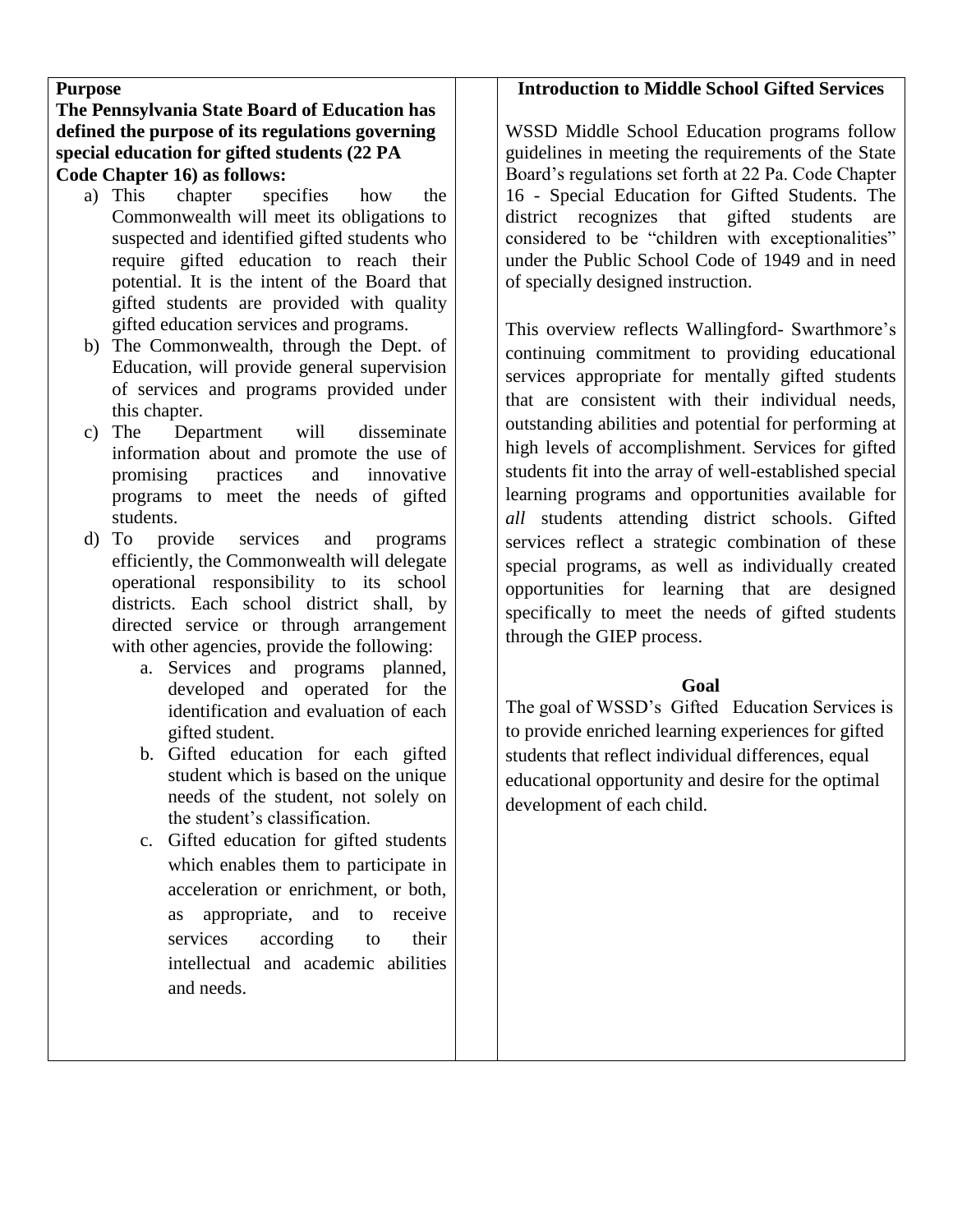#### **Gifted Education Services Embedded in the Core Curriculum**

The organizational structure of Strath Haven Middle School is designed to create learning communities, or interdisciplinary teams. Teams are made up of teachers who can collaborate to integrate curricula and share information about students in order to foster meaningful relationships in support of the ideal learning environment for each student. Additionally, students gather for a Connections, or advisory period, designed to better support and engage students in working toward success. This structure creates an ideal learning environment for gifted and talent students, as well as typical students, who are entering a period of rapid social and emotional growth during adolescence. Middle School years are also a period of great cognitive growth for students, and the WSSD is committed to ensuring a middle school education program that follows rigorous academic standards of excellence, and offers interdisciplinary and integrated connections. WSSD is committed to supporting the development of adolescent learners through opportunities for challenge, choice, and authentic learning and assessment.

Students experience differentiated instruction in a variety of ways in middle school. In math, classes are leveled, and advanced students will experience increased depth and complexity. Some students may participate in content acceleration, moving at a more rapid rate than peers and having greater opportunity for enrichment, extension, and problem-solving within the regular classroom. Other students may participate in grade level acceleration, covering advanced topics, leading to completion of algebra at the end of 8<sup>th</sup> grade. In humanities, students are grouped heterogeneously, and teachers may differentiate instruction with flexible grouping, tiered assignments and assessments, learning contracts, extension menus, and individual and group projects. Language Arts is leveled in seventh and eighth grade, allowing student enrichment needs to be met through greater opportunity for depth and complexity. Appropriate differentiation may occur across placement levels. The Gifted Education Coordinator works with the GIEP team to design the appropriate program for each gifted student. The Gifted Education Coordinator works with the classroom teacher to monitor the appropriate implementation of these strategies within the general education classroom for students with GIEPS.

### **Curriculum Extensions**

Curriculum extensions allow students to go beyond concepts taught in the general education curriculum and challenge students to look at key concepts from a variety of perspectives. Strath Haven Middle School uses a Schoolwide Enrichment Model for curricular extensions, combined with a pull-out resource/advisory period, during which students meet with the Coordinator for Gifted Service to receive gifted services. This resource period may provide opportunities for students to engage in Problem-Based Learning, Socratic Seminars, or study in areas of group or individual interest, related to maximizing both challenge and choice for students. Extensions might include more advanced mathematics problems, science and technology applications, higher level vocabulary instruction or analysis of literature from a historical perspective or from the perspective of a specific subgroup of people. These extensions may be part of classroom differentiation or part of additional learning experiences organized or directed by the Coordinator of Gifted Education.

| Schoolwide Enrichment Model (Renzulli & Reid)                |                                                     |
|--------------------------------------------------------------|-----------------------------------------------------|
| Type I: Students are exposed to new topics, ideas and        | Type I typically occurs in the general education    |
| interests through introductory exploratory activities during | program.                                            |
| teacher-directed whole-class presentations.                  |                                                     |
| Type II: Small group enrichment for deeper instruction       | Type II and Type III activities are either provided |
| and involvement with a topic. Students develop higher        | or supported by the Coordinator for Gifted          |
| level thinking skills and research skills.                   | Education, who either partners with the general     |
| Type III Individual students become "experts," extending     | education teachers regarding regular education      |
| their independent research into real-world applications,     | curricular modification techniques or works with    |
| problem-based learning, and creative projects and            | student in a pull-out setting.                      |
| products that can be shared with authentic audiences.        |                                                     |